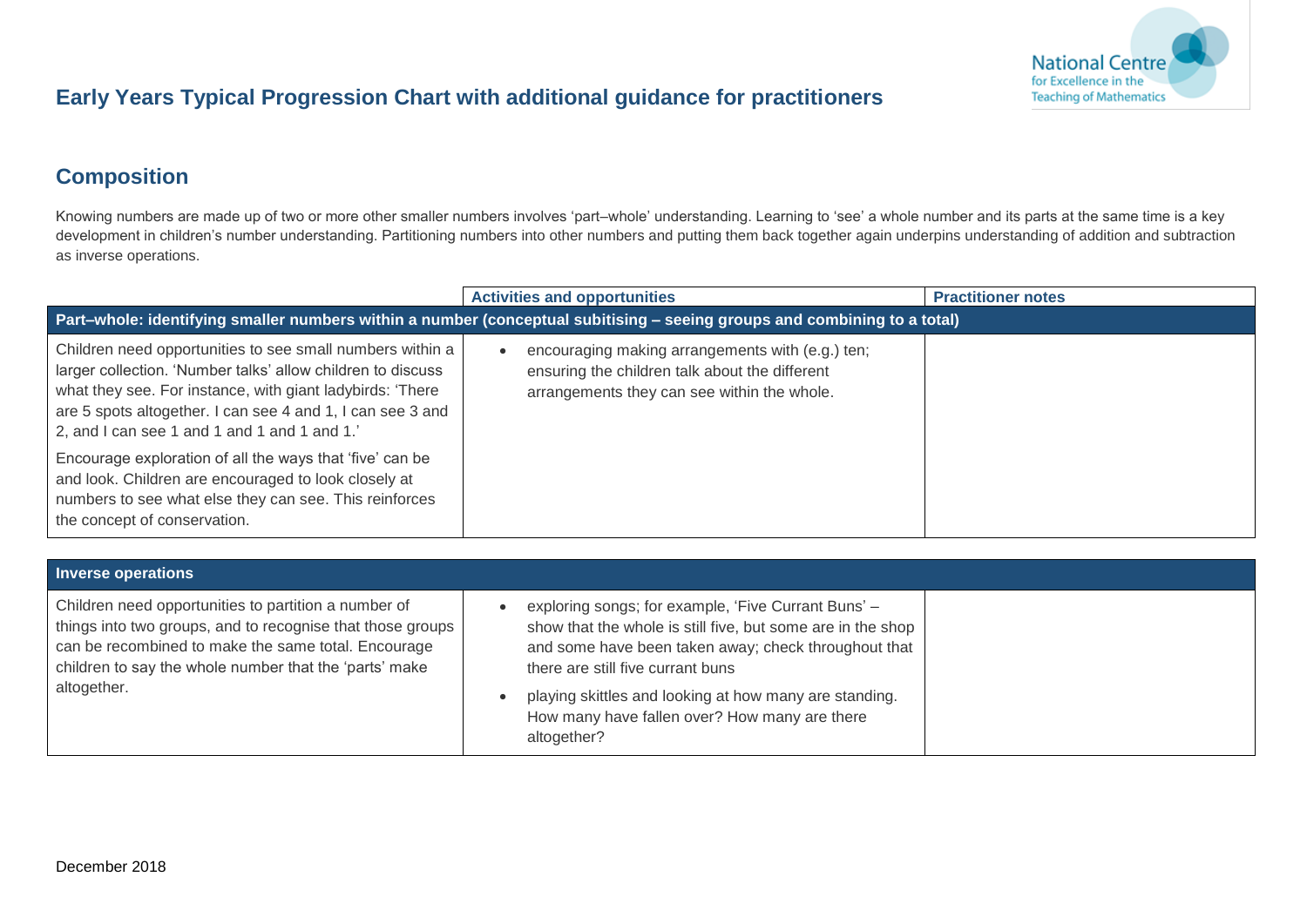|                                                                                                                                                                                                                                                                                                 | <b>Activities and opportunities</b>                                                                                                                                                                                                                                                                                                                                                                                                                                                                                                                                                                                                                                                                                                                                                                                                                                                                                                                                                             | <b>Practitioner notes</b> |
|-------------------------------------------------------------------------------------------------------------------------------------------------------------------------------------------------------------------------------------------------------------------------------------------------|-------------------------------------------------------------------------------------------------------------------------------------------------------------------------------------------------------------------------------------------------------------------------------------------------------------------------------------------------------------------------------------------------------------------------------------------------------------------------------------------------------------------------------------------------------------------------------------------------------------------------------------------------------------------------------------------------------------------------------------------------------------------------------------------------------------------------------------------------------------------------------------------------------------------------------------------------------------------------------------------------|---------------------------|
| A number can be partitioned into different pairs of numbers                                                                                                                                                                                                                                     |                                                                                                                                                                                                                                                                                                                                                                                                                                                                                                                                                                                                                                                                                                                                                                                                                                                                                                                                                                                                 |                           |
| Children need opportunities to explore a range of ways to<br>partition a whole number. The emphasis here is on<br>identifying the pairs of numbers that make a total.<br>Children can do this in two ways - physically separating a<br>group, or constructing a group from two kinds of things. | Numicon towers: layering up Numicon pieces of the<br>same total<br>putting things into two containers in different ways<br>making a number with two different kinds of things. For<br>example, make a fruit skewer with five pieces of fruit,<br>using bowls of bananas/strawberries to choose from;<br>then ask the children to describe how they have made<br>theirs. They should compare it with a partner's: 'What is<br>the same about your skewers? What is different?'<br>Bunny Ears: using your fingers like bunny ears. 'With<br>two hands, show me five fingers. Can you do it in a<br>different way?' Or, 'Show five fingers altogether with a<br>friend.'<br>Spill the Beans: using double-sided counters or beans,<br>where one side is coloured, throw the collection and<br>note how many of each type can be seen and how many<br>altogether.<br>using six bean bags with different fabric on each side,<br>throw the collection and note how many of each type<br>can be seen. |                           |